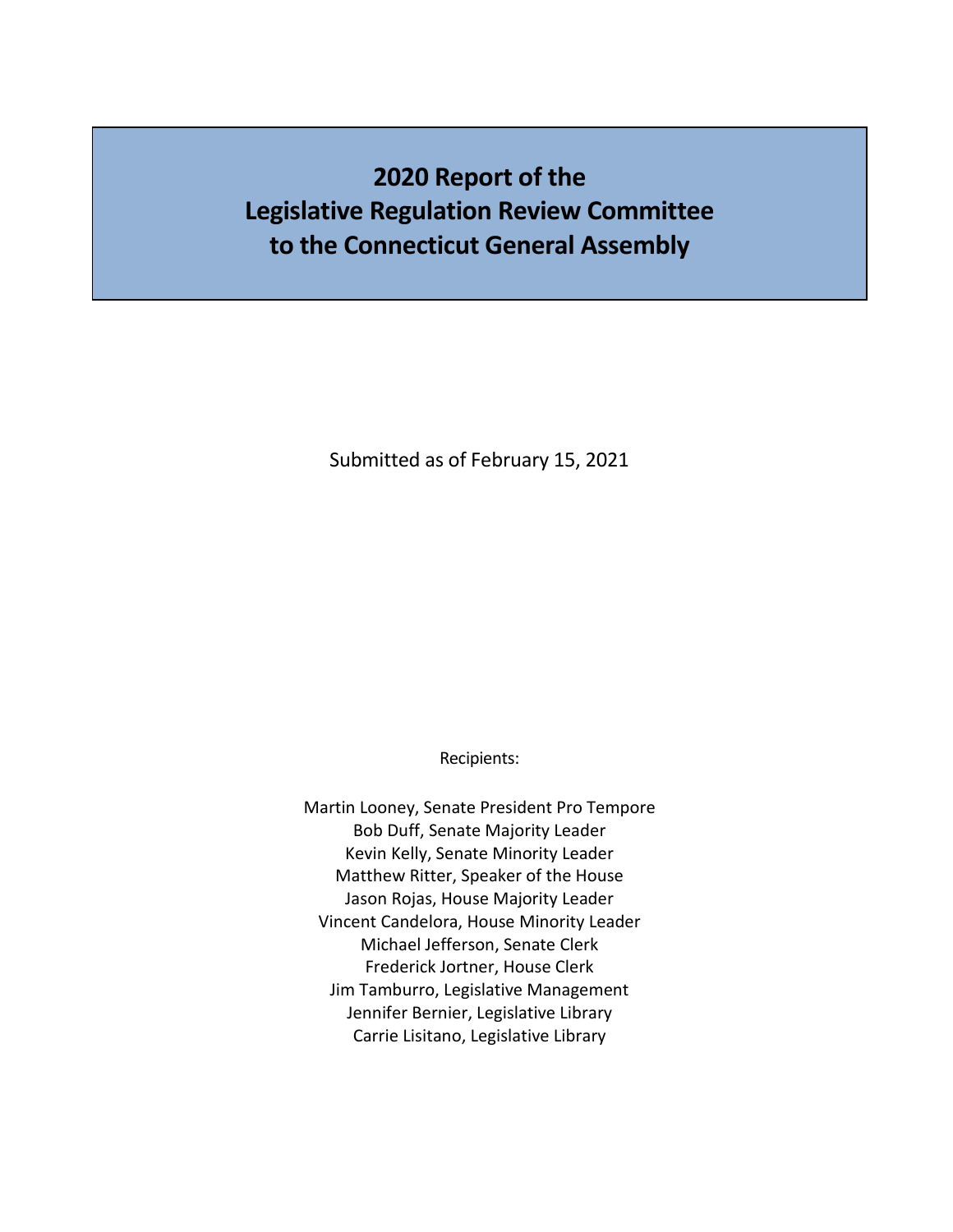## **SECTION ONE**

### Purpose of Report and Committee Membership

The co-chairpersons of the Legislative Regulation Review Committee (the "Committee") are submitting this report to the General Assembly in accordance with Section 4-171 of the Connecticut General Statutes. C.G.S. §4-171 requires the co-chairpersons to submit to the General Assembly for its study (1) a copy of all proposed regulations which have been disapproved by the standing committee under subsection (c) of section 4-170, and (2) a list by agency of each section of the general statutes that requires the agency to adopt regulations on or before January first of the preceding year which the agency did not submit or resubmit to the committee by December first of such year as provided in section 4-170b.

*As of the date of this report, the Committee is composed of the following members:*

### **Senate Members House Members**

Joan Hartley **Tom Arnone** Catherine Osten Ben McGorty

**Senate Chairman House Chairman** James Maroney Nicole Klarides-Ditria

Kevin Kelly Christie Carpino John Kissel Michael DiMassa Craig Miner **Bob Godfrey** David Rutigliano Mary Welander

> Kirstin L. Breiner Committee Administrator